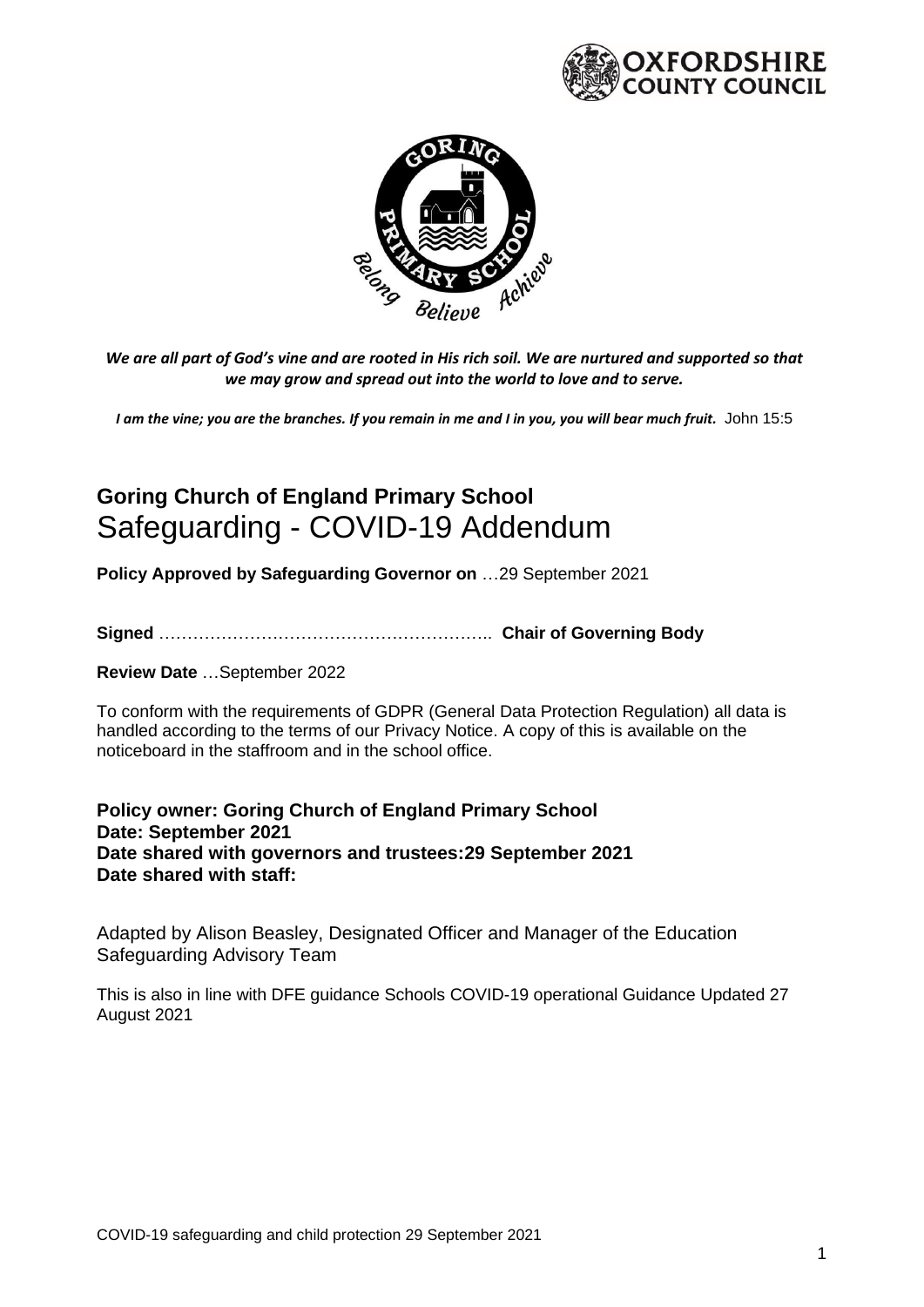

## **1. Context**

The operational running of the school in response to the COVID-19 pandemic follows Government guidelines as published by GOV.UK and those produced by Oxfordshire County Council. Regular Risk Assessments are carried out by the headteacher to communicate all operational and safety issues related to staff, pupils, parents, governors and other visitors to the school premises.

Goring Church of England primary School will:

- 1 Ensure good hygiene for everyone
- 2 Maintain appropriate cleaning regimes
- 3 Keep occupied spaces well ventilated

4 Follow public health advice on testing, self-isolation and managing confirmed cases of COVID-19

5 It is no longer necessary for children to remain in bubbles (but temporary bubbles may need to be reintroduced for a temporary period, to reduce mixing between groups

| 2. |  |
|----|--|
| 3. |  |
|    |  |
| 5. |  |
| 6. |  |
|    |  |
|    |  |
|    |  |
|    |  |
|    |  |
|    |  |
|    |  |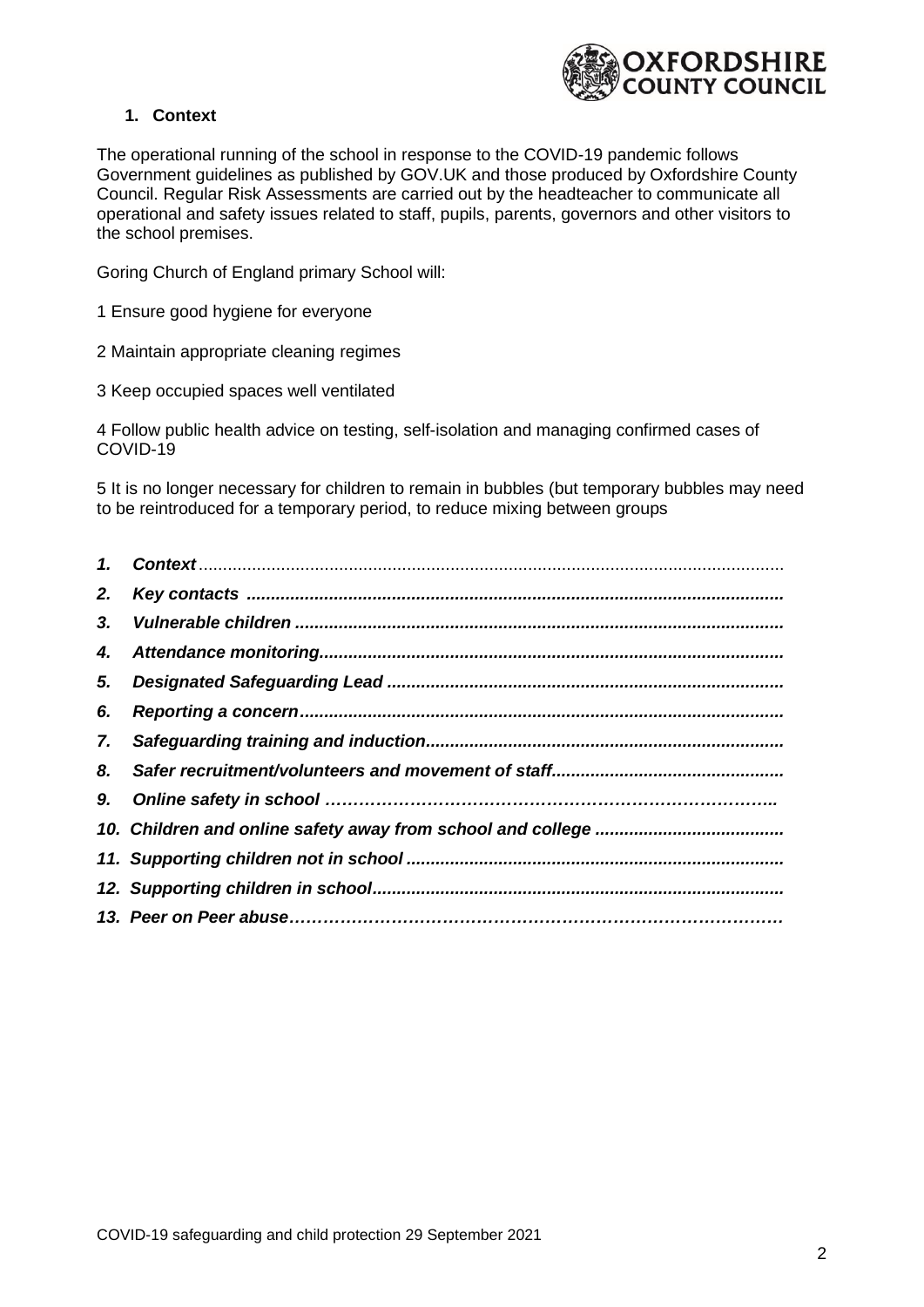

## **2. Key contacts**

| <b>Role</b>               | <b>Name</b>   | <b>Phone</b> | email                                   |
|---------------------------|---------------|--------------|-----------------------------------------|
| <b>Designated</b>         | Angela        | 01491        | head.3803@goring.oxon.sch.uk            |
| <b>Safeguarding Lead</b>  | Wheatcroft    | 872289       |                                         |
| (DSL)                     |               |              |                                         |
| Headteacher if not        | Angela        | 01491        | head.3803@goring.oxon.sch.uk            |
| <b>DSL or DDSL</b>        | Wheatcroft    | 872289       |                                         |
| <b>Deputy Designated</b>  | Hannah        | 01491        | hannah.grey@goring.oxon.sch.uk          |
| safeguarding lead         | Grey          | 872289       |                                         |
| (DDSL)                    |               |              |                                         |
| <b>Deputy Designated</b>  | Kelly         | 01491        | kelly.mitchell@goring.oxon.sch.uk       |
| safeguarding lead         | Mitchell      | 872289       |                                         |
| (DDSL)                    |               |              |                                         |
| <b>Deputy Designated</b>  | Tim Monk      | 01491        | timm@goring.oxon.sch.uk                 |
| safeguarding lead         |               | 872289       |                                         |
| (DDSL)                    |               |              |                                         |
| <b>Chair of governors</b> | Kerry         | 01491        | chairofgovernors@goring.oxon.sch.uk     |
|                           | <b>Hughes</b> | 872289       |                                         |
| Safeguarding              | Amanda        | 01491        | governor.amandaclegg@goring.oxon.sch.uk |
| governor                  | Clegg         | 872289       |                                         |
|                           |               |              |                                         |

# **3. Vulnerable children**

Vulnerable children include those who have a social worker and those children and young people up to the age of 25 with education, health and care (EHC) plans.

Those who have a social worker include children who have a Child Protection Plan and those who are looked after by the Local Authority. A child may also be deemed to be vulnerable if they have been assessed as being in need or otherwise meet the definition in section 17 of the Children Act 1989.

Those with an EHC plan will be risk-assessed in consultation with the Local Authority and parents, to decide whether they need to continue to be offered a school place in order to meet their needs, or whether they can safely have their needs met at home. This could include, if necessary, carers, therapists or clinicians visiting the home to provide any essential services. Many children and young people with EHC plans can safely remain at home.

Eligibility for free school meals, in and of itself, should not be the determining factor in assessing vulnerability.

The Headteacher and Designated Safeguarding Leads know who our most vulnerable children are. They have the flexibility to offer a place to those on the edge of receiving children's social care support.

Goring Church of England Primary School will continue to work with and support children's social workers to help protect vulnerable children. This includes working with and supporting children's social workers and the local authority virtual school head (VSH) for looked-after and previously looked-after children. The lead person for this will be: Angela Wheatcroft.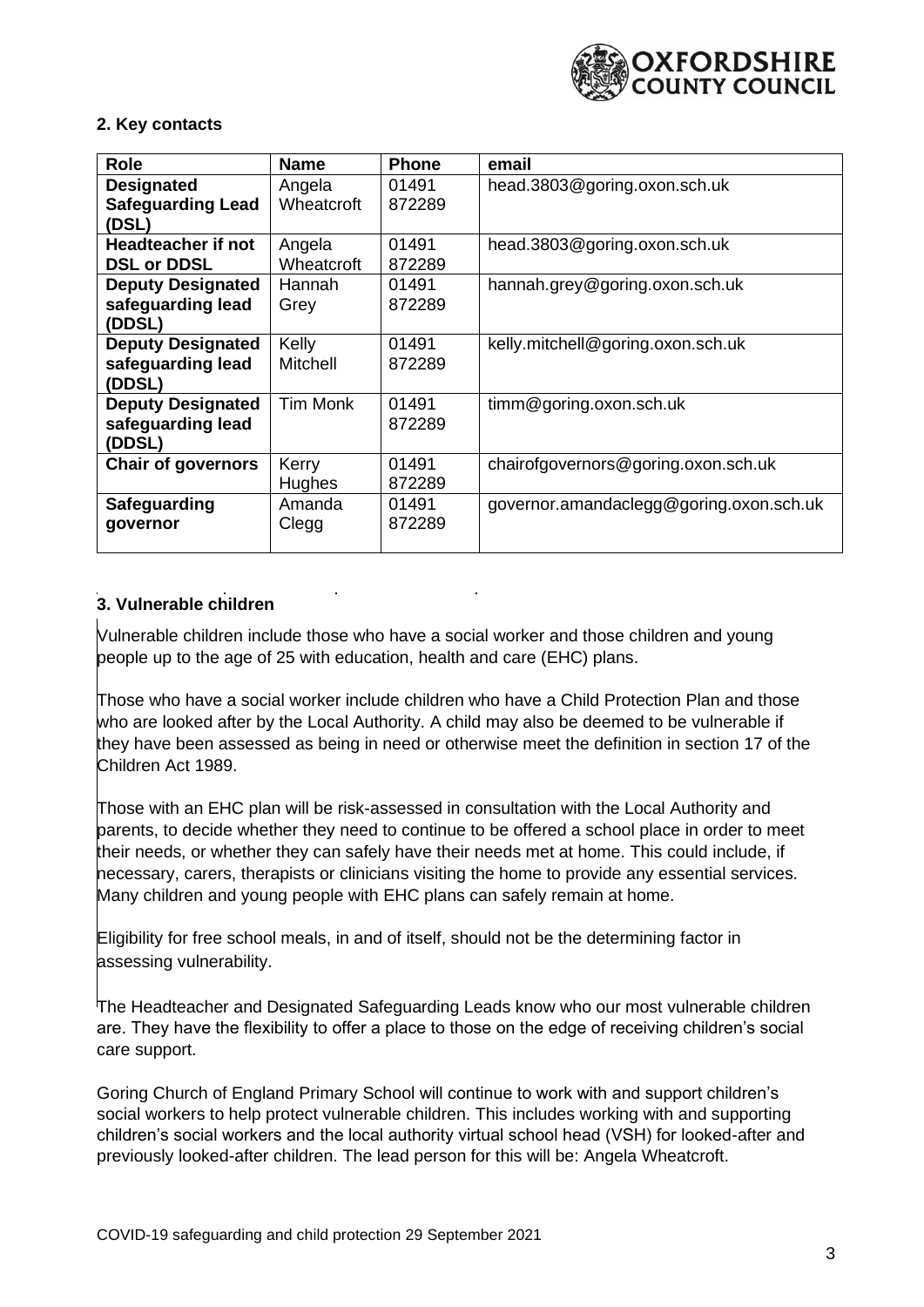

There is an expectation that vulnerable children who have a social worker will attend an education setting, so long as they do not have underlying health conditions that put them at risk. In circumstances where a parent does not want to bring their child to an education setting, and their child is considered vulnerable, the social worker and Goring Church of England Primary School will explore the reasons for this directly with the parent. We as a school will ensure that all professionals involved with these vulnerable children, (e.g. social workers, SEND case workers, LCSS, Early Help worker, etc) are fully informed around the current attendance of the child (attending school or not) and if not attending school the arrangements that we have put in place around safeguarding this child.

Where parents are concerned about the risk of the child contracting COVID-19, Goring Church of England Primary School or the social worker will talk through these anxieties with the parent/carer following the advice set out by Public Health England.

Goring Church of England Primary School will encourage our vulnerable children and young people to attend a school, including remotely if needed.

## **4. Attendance monitoring**

From 1 September 2021 school attendance is mandatory for all pupils of compulsory school age and it is a priority to ensure that as many children as possible regularly attend school.

Goring Church of England Primary School and social workers will agree with parents/carers whether children in need should be attending school – Angela Wheatcroft or Hannah Grey will then follow up on any pupil that they were expecting to attend, who does not. Angela Wheatcroft or Hannah Grey will also follow up with any parent or carer who has arranged care for their child(ren) and the child(ren) subsequently do not attend.

This will be via a telephone conversation.

To support the above, Goring Church of England Primary School will, when communicating with parents/carers and carers, confirm emergency contact numbers are correct and ask for any additional emergency contact numbers where they are available.

In all circumstances where a vulnerable child does not take up their place at school, or discontinues, Goring Church of England Primary School will notify their social worker.

Where a child is required to self-isolate or quarantine because od COVID-19 they should be recorded as code X in accordance with guidelines. Where they are unable to attend because they have a confirmed case of COVID-19 they should be recorded as code I illness.

The attendance data will also be shared with the Local Authority attendance team [Attendance@oxfordshire.gov.uk.](mailto:Attendance@oxfordshire.gov.uk)

## **5. Designated Safeguarding Lead**

Goring Church of England Primary School has a Designated Safeguarding Lead (DSL) and a Deputy DSL.

The Designated Safeguarding Lead is: Angela Wheatcroft.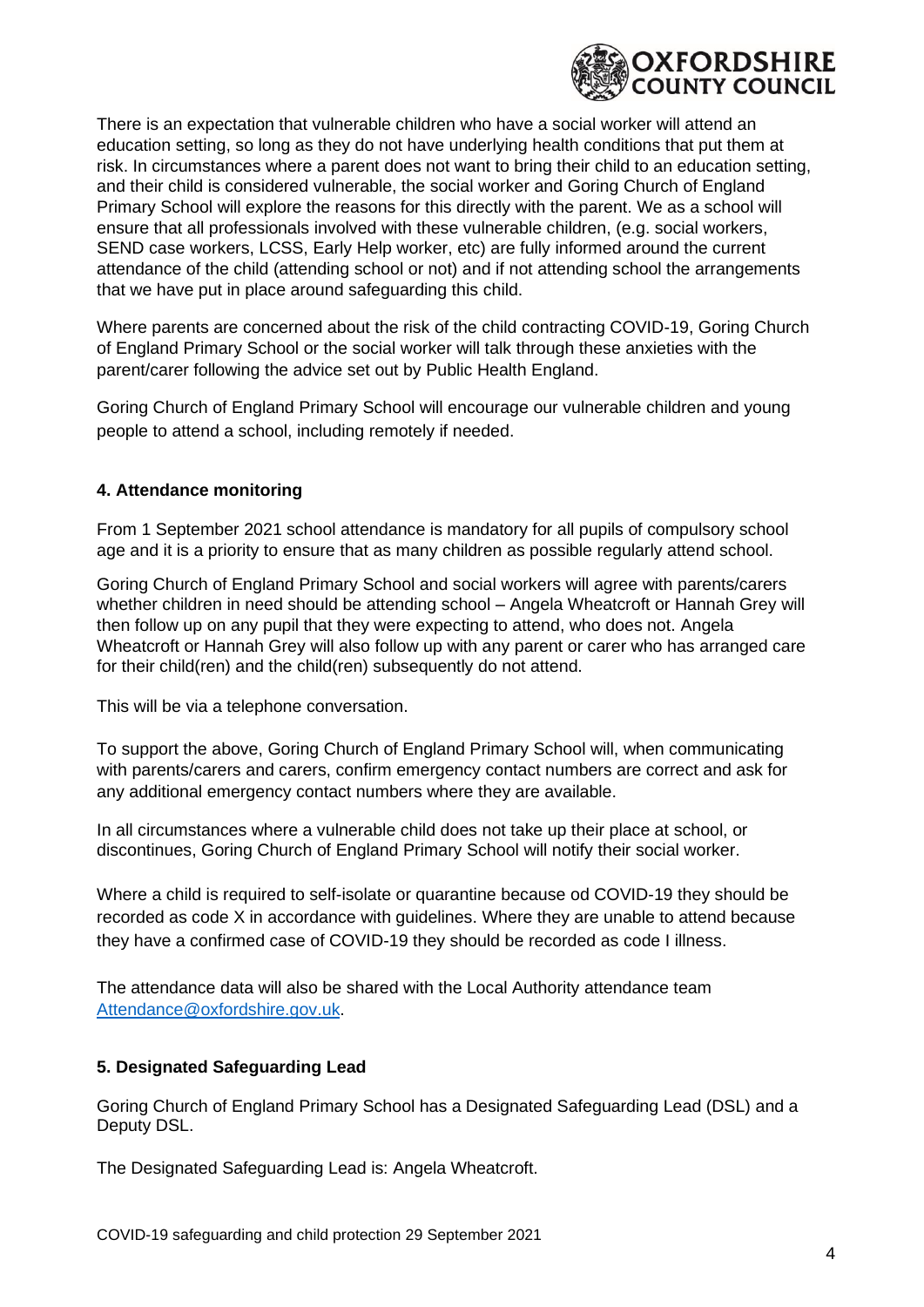

The Deputy Designated Safeguarding Leads are: Hannah Grey, Kelly Mitchell and Tim Monk.

A member of the DSL team will always be available during school hours. The optimal scenario is to have a trained DSL (or deputy) available on site. Where this is not the case a trained DSL (or deputy) will be available to be contacted via phone or online video - for example if working from home.

Where a trained DSL (or deputy) is not on site, in addition to the above, a designated member of staff will assume responsibility for co-ordinating safeguarding on site.

This might include liaising with the offsite DSL (or deputy) and as required liaising with children's social workers where they require access to children in need and/or to carry out statutory assessments at the school.

It is important that all our staff and volunteers have access to a trained DSL (or deputy). On each day staff on site will be made aware of who that person is and how to speak to them.

The DSL will continue to engage with social workers, and attend all multi-agency meetings remotely, if necessary.

#### **6. Reporting a concern**

Where staff have a concern about a child, they should continue to follow the process outlined in the school Safeguarding Policy.

In the unlikely event that a member of staff cannot access our normal reporting systems from home, they should email the Designated Safeguarding Lead and the Headteacher. This will ensure that the concern is received.

Staff are reminded of the need to report any concern immediately and without delay.

Where staff are concerned about an adult working with children in the school, they should continue to follow our normal procedures and alert the headteacher immediately. The headteacher will follow normal allegation management procedures as detailed in Keeping Children Safe in Education and liaise with Oxfordshire's Local Authority Designated Officer; Alison Beasley, as detailed in our main policy. If there is a requirement to make a notification to the headteacher whilst away from school, this should be done verbally and followed up with an email to the headteacher.

Concerns around the Headteacher should be directed to the Chair of Governors: [chairofgovernors@goring.oxon.sch.uk](file:///C:/Users/kerry/AppData/Local/Microsoft/Windows/INetCache/Content.Outlook/LI81QVLW/chairofgovernors@goring.oxon.sch.uk)

#### **7. Safeguarding training and induction**

All DSL face to face training was suspended by the Oxfordshire Safeguarding Children's Board (OSCB) but is now available on-line due to the COVID-19 virus.

Guidance from the OSCB can be found here<https://www.oscb.org.uk/learning-zone/training/> For the period COVID-19 measures are in place, a DSL (or deputy) who has been trained will continue to be classed as a trained DSL (or deputy) even if they miss their refresher training.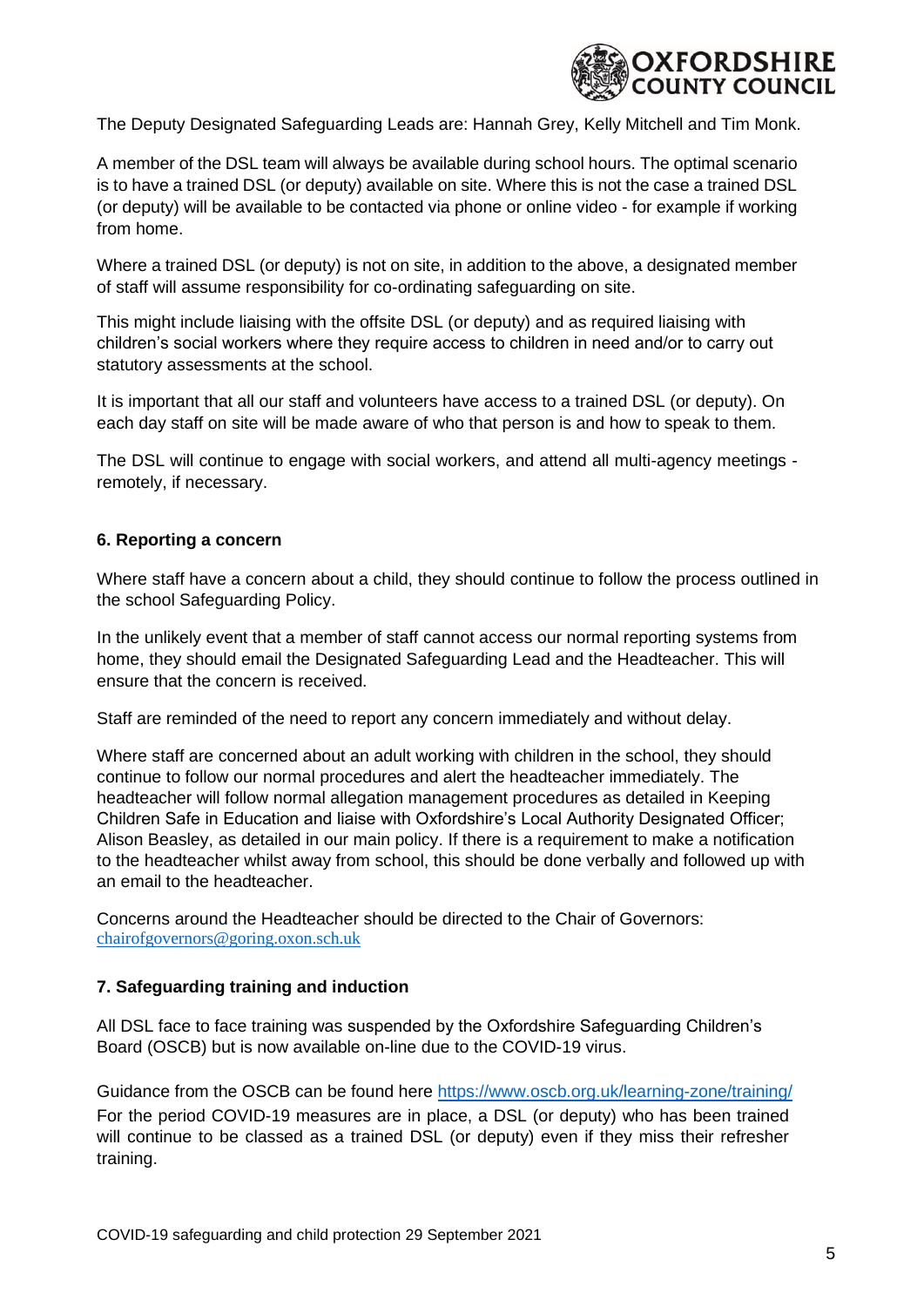

All existing school staff have had safeguarding training and have read part 1 of Keeping Children Safe in Education (Amended 2021). The DSL should communicate with staff any new local arrangements, so they know what to do if they are worried about a child.

Where new staff are recruited, or new volunteers enter our School, they will continue to be provided with a safeguarding induction.

If staff are deployed from another education or children's workforce setting to our school, we will take into account the DfE supplementary guidance on safeguarding children during the COVID-19 pandemic and will accept portability as long as the current employer confirms in writing that:-

- the individual has been subject to an enhanced DBS and children's barred list check
- there are no known concerns about the individual's suitability to work with children
- there is no ongoing disciplinary investigation relating to that individual

Upon arrival, they will be given a copy of the receiving setting's child protection policy (which will be similar to their current setting if an Oxfordshire school), confirmation of local processes and confirmation of DSL arrangements.

#### **8. Safer recruitment/volunteers and movement of staff**

It remains essential that people who are unsuitable are not allowed to enter the children's workforce or gain access to children. When recruiting new staff, Goring Church of England Primary School will continue to follow the relevant safer recruitment processes for their setting, including, as appropriate, relevant sections in part 3 of Keeping Children Safe in Education (including amendments in 2021) (KCSIE). There is clarification on the use of birth certificates, if available.

In response to COVID-19, the Disclosure and Barring Service (DBS) has made changes to its guidance on standard and enhanced DBS ID checking to minimise the need for face-to-face contact.

Where our School is utilising volunteers, we will continue to follow the checking and risk assessment process as set out in paragraphs 212 to 262 of KCSIE. Under no circumstances will a volunteer who has not been checked be left unsupervised or allowed to work in regulated activity.

Goring Church of England Primary School will continue to follow the legal duty to refer to the DBS anyone who has harmed or poses a risk of harm to a child or vulnerable adult. Full details can be found in part 4 of KCSIE, in line with advice from the LADO where appropriate.

Goring Church of England Primary School will continue to consider and make referrals to the Teaching Regulation Agency (TRA) as per part 4 of KCSIE and the TRA's 'Teacher misconduct advice for making a referral'.

During the COVID-19 period all referrals should be made by emailing Misconduct.Teacher@education.gov.uk

Whilst acknowledging the challenge of the current national emergency, it is essential from a safeguarding perspective that any school is aware, on any given day, which staff/volunteers will be in the school, and that appropriate checks have been carried out, especially for anyone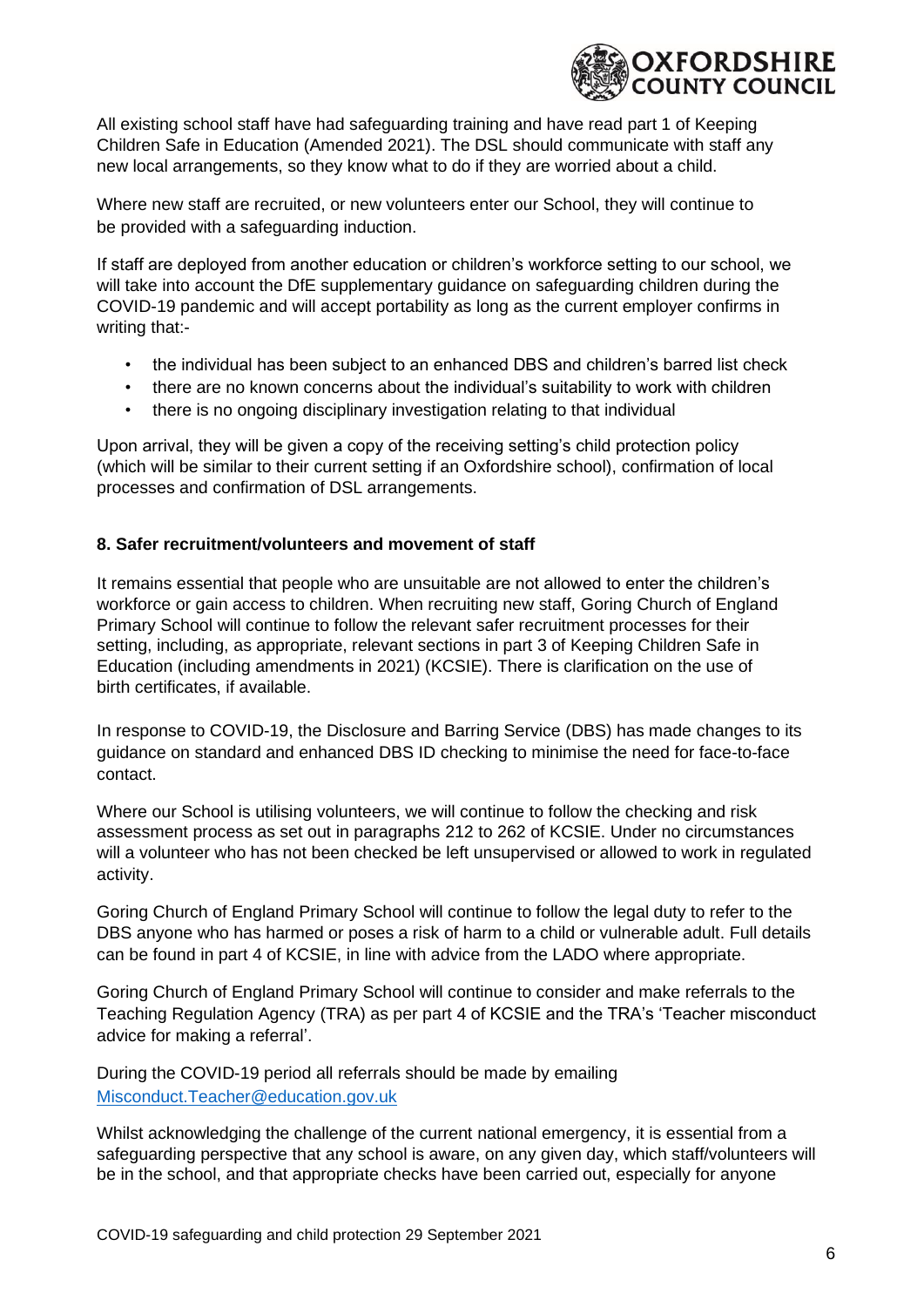

engaging in regulated activity. As such, Goring Church of England Primary School will continue to keep the single central record (SCR) up to date as outlined in part 4 in KCSIE.

## **9. Online safety in schools**

Goring Church of England Primary School will continue to provide a safe environment, including online. This includes the use of an online filtering system.

Where students are using computers in school, appropriate supervision will be in place.

## **10. Children and online safety away from school**

It is important that all staff who interact with children, including online, continue to look out for signs a child may be at risk. Any such concerns should be dealt with as per the Child Protection Policy and where appropriate referrals should still be made to children's social care and as required, the police.

Goring Church of England Primary School will ensure any use of online learning tools and systems is in line with privacy and data protection/GDPR requirements.

Below are some things to consider when delivering virtual lessons, especially where webcams are involved:

- $\circ$  Staff and children must wear suitable clothing, as should anyone else in the household.
- $\circ$  Any computers used should be in appropriate areas, for example, not in bedrooms; and the background should be blurred.
- $\circ$  The live class should be recorded so that if any issues were to arise, the video can be reviewed.
- $\circ$  Live classes should be kept to a reasonable length of time, or the streaming may prevent the family 'getting on' with their day.
- o Language must be professional and appropriate, including any family members in the background.
- o Staff must only use platforms provided by Goring Church of England Primary School to communicate with pupils
- o Staff should record, the length, time, date and attendance of any sessions held.

All staff at Goring Church of England Primary School will be reminded of the following policies:

- o Staff code of conduct
- o Acceptable users' policy
- o Social media guidance

#### **11. Supporting children not in school**

Goring Church of England Primary School is committed to ensuring the safety and wellbeing of all its children and young people.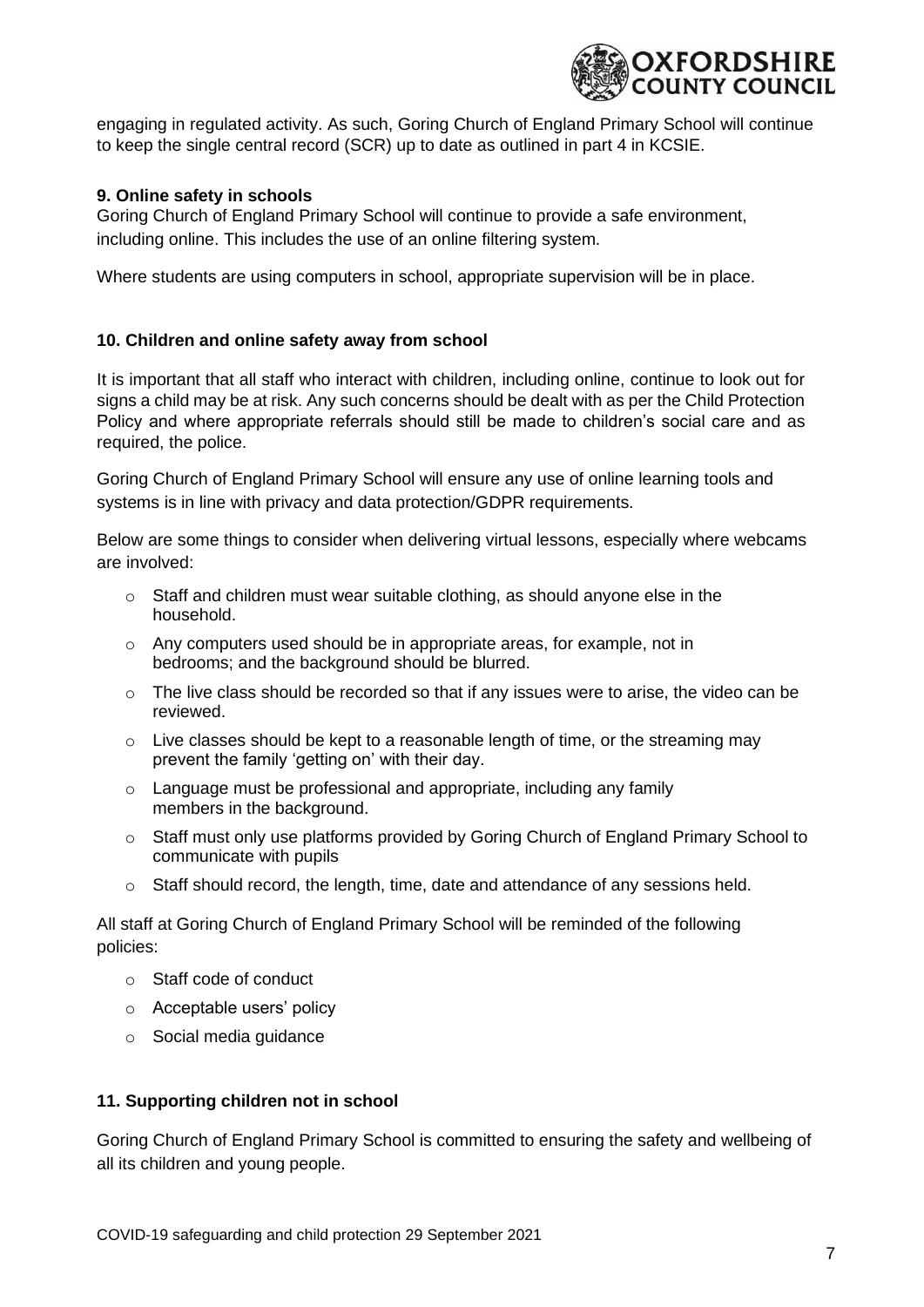

Where the DSL has identified a child to be on the edge of social care support, or who would normally receive pastoral-type support in school, they should ensure that a robust communication plan is in place for that child or young person.

The communication plans can include; remote contact, phone contact, and door-step visits. Other individualised contact methods should be considered and recorded.

Goring Church of England Primary School and its DSL will work closely with all stakeholders to maximise the effectiveness of any communication plan.

This plan must be reviewed regularly (at least once a fortnight) and where concerns arise, the DSL will consider any referrals as appropriate.

The school will share safeguarding messages on its website and social media pages.

Goring Church of England Primary School recognises that school is a protective factor for children and young people, and the current circumstances, can affect the mental health of pupils and their parents/carers.

Teachers at our school need to be aware of this in setting expectations of pupils' work where they are at home.

Goring Church of England Primary School will ensure that where we care for children of critical workers and vulnerable children on site, we ensure appropriate support is in place for them.

## **12. Supporting children in school**

Goring Church of England Primary School is committed to ensuring the safety and wellbeing of all its students.

Goring Church of England Primary School will continue to be a safe space for all children to attend and flourish. The Headteacher will ensure that appropriate staff are on site and staff to pupil ratio numbers are appropriate, to maximise safety.

Goring Church of England Primary School will refer to the Government guidance for education and childcare settings on how to implement social distancing and continue to follow the advice from Public Health England on handwashing and other measures to limit the risk of spread of COVID-19.

Goring Church of England Primary School will ensure that where we care for all children on site, we ensure appropriate support is in place for them.

## **13. Peer on Peer Abuse**

Goring Church of England Primary School recognises that during any closure a revised process may be required for managing any report of such abuse and supporting victims**.**

Where a school receives a report of peer on peer abuse, they will follow the principles as set out in part 5 of KCSIE and those outlined in the Child Protection Policy.

The school will listen and work with the young person, parents/carers and any multi-agency partner required to ensure the safety and security of that young person.

COVID-19 safeguarding and child protection 29 September 2021